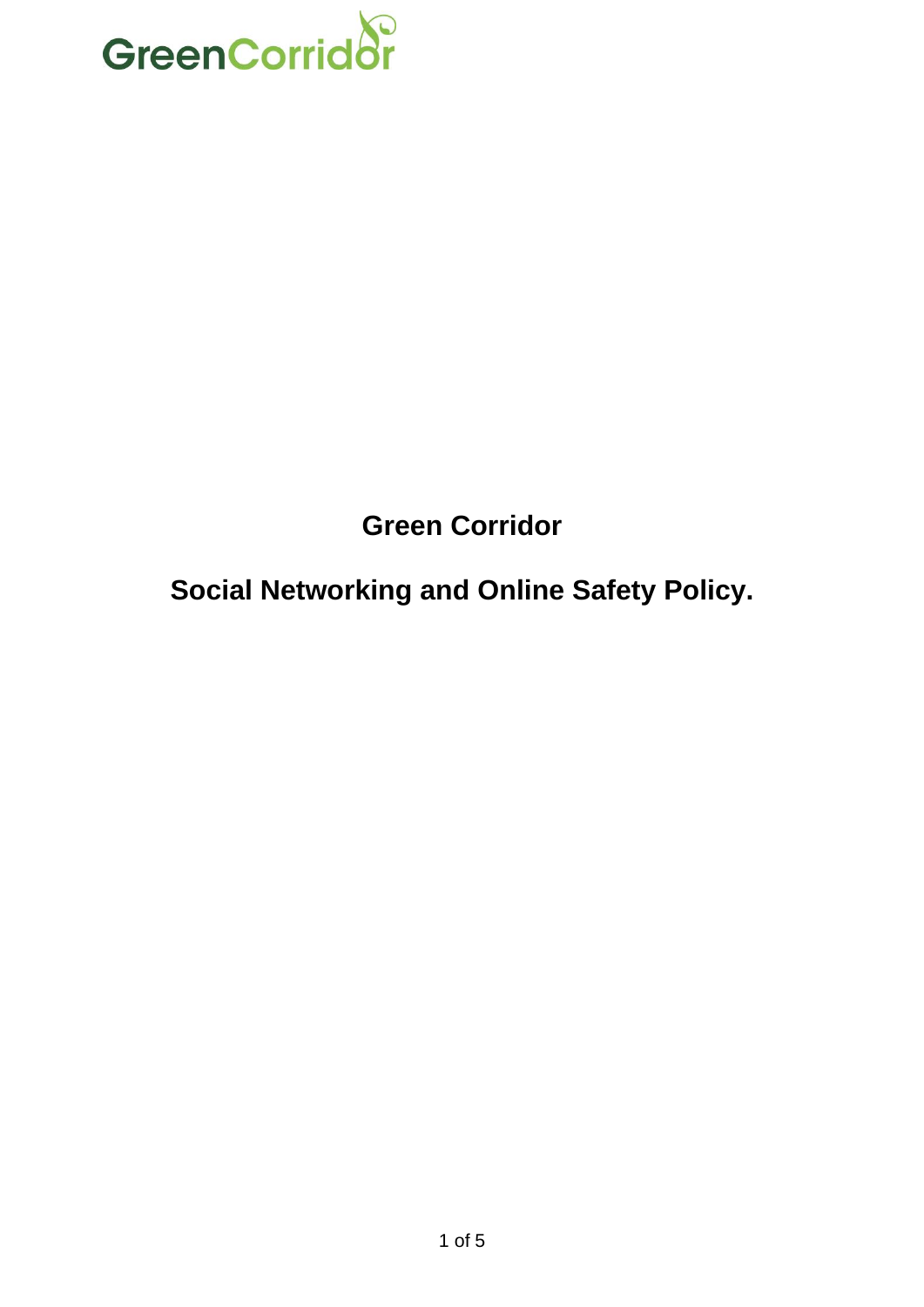

#### **DOCUMENT CONTROL**

| <b>Document Number</b>    | 19                                                      |  |
|---------------------------|---------------------------------------------------------|--|
| Description               | This document describes the procedure for online safety |  |
|                           | and social networking                                   |  |
| Document Type             | Policy and Procedure                                    |  |
| <b>Document Owner</b>     | <b>CEO</b>                                              |  |
| <b>Document Approvers</b> | <b>Board of Trustees</b>                                |  |
| Approval Date             | November 2019                                           |  |
| Date of Next Review       | November 2022                                           |  |

#### **ISSUE CONTROL**

| <b>Version</b> | Date          | <b>Comments</b> | <b>Author</b> |
|----------------|---------------|-----------------|---------------|
| 1.0            | November 2019 | New Policy      | T Knight      |

#### **CONFIRMATION OF RECEIPT OF POLICY & PROCEDURE**

| Name         |  |
|--------------|--|
| Job Title    |  |
| Line Manager |  |

I confirm I have received a copy of this policy and procedure and have read and understood the contents. I also confirm I have sought clarification from my line manager on any issues which I am not clear about.

Signed:

Date:

Please return this signed copy to your individual Policies and Procedures folder for future reference.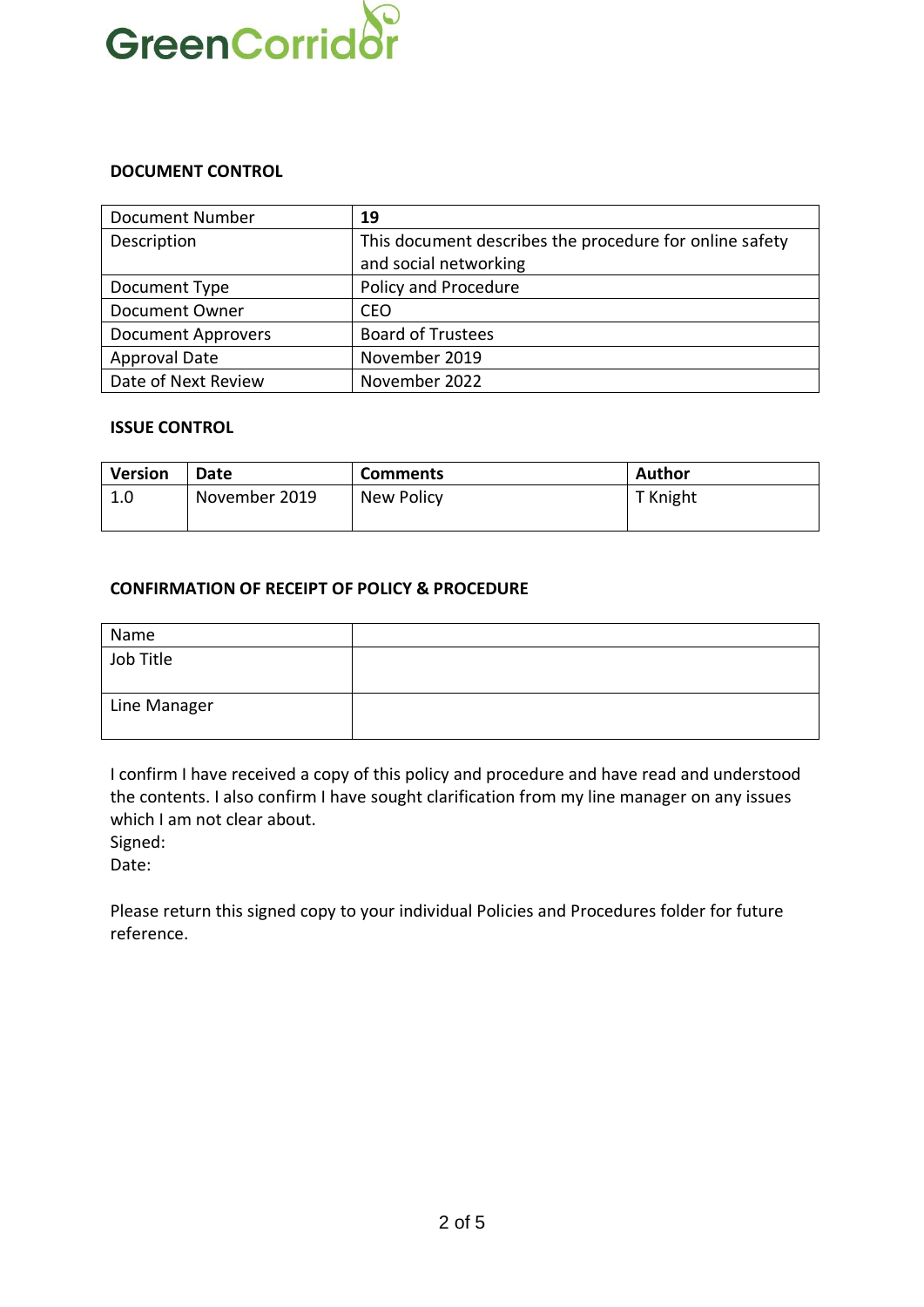

## **GREEN CORRIDOR SOCIAL NETWORKING AND ONLINE SAFETY POLICY**

#### **Introduction**

This policy provides the acceptable standards for the use of social networking for all employees at Green Corridor. It applies to all employees, including volunteers, contractors, part time employees and casual workers.

This policy covers the use of Social Networking Sites and Applications, such as, but not limited to: Twitter, Facebook, Instagram, You Tube, LinkedIn, text messaging, WhatsApp etc. It further includes: blogging, online discussion groups or social networking groups.

### **Purpose**

The purpose of this policy is to:

- Set out clear guidance of the acceptable use of social networking sites.
- Ensure confidentially of GC, staff and learners is maintained at all times.
- Ensure that all GC employees understand the consequences of failing to comply with the Social Networking Policy.

### **Responsibilities**

#### **CEO Responsibilities**

It is the responsibility of the CEO to publicise and make this policy available to all current and future Green Corridor employees, and to ensure that the standards within it are both monitored and enforced.

It is the responsibility of both the Board of Trustees and the CEO to take corrective and disciplinary measures as are necessary when a breach of this standard occurs and to contact and co-operate with police and any other law enforcement agencies where a breach of these standards may constitute a criminal act.

#### **Employee's Responsibilities**

It is the responsibility of GC employees to read and comply with the Social Networking Policy.

**Everything posted online is public, even with the strictest privacy settings. Once something is online, it can be copied and redistributed. Therefore, assume that everything that is written is permanent and can be shared.**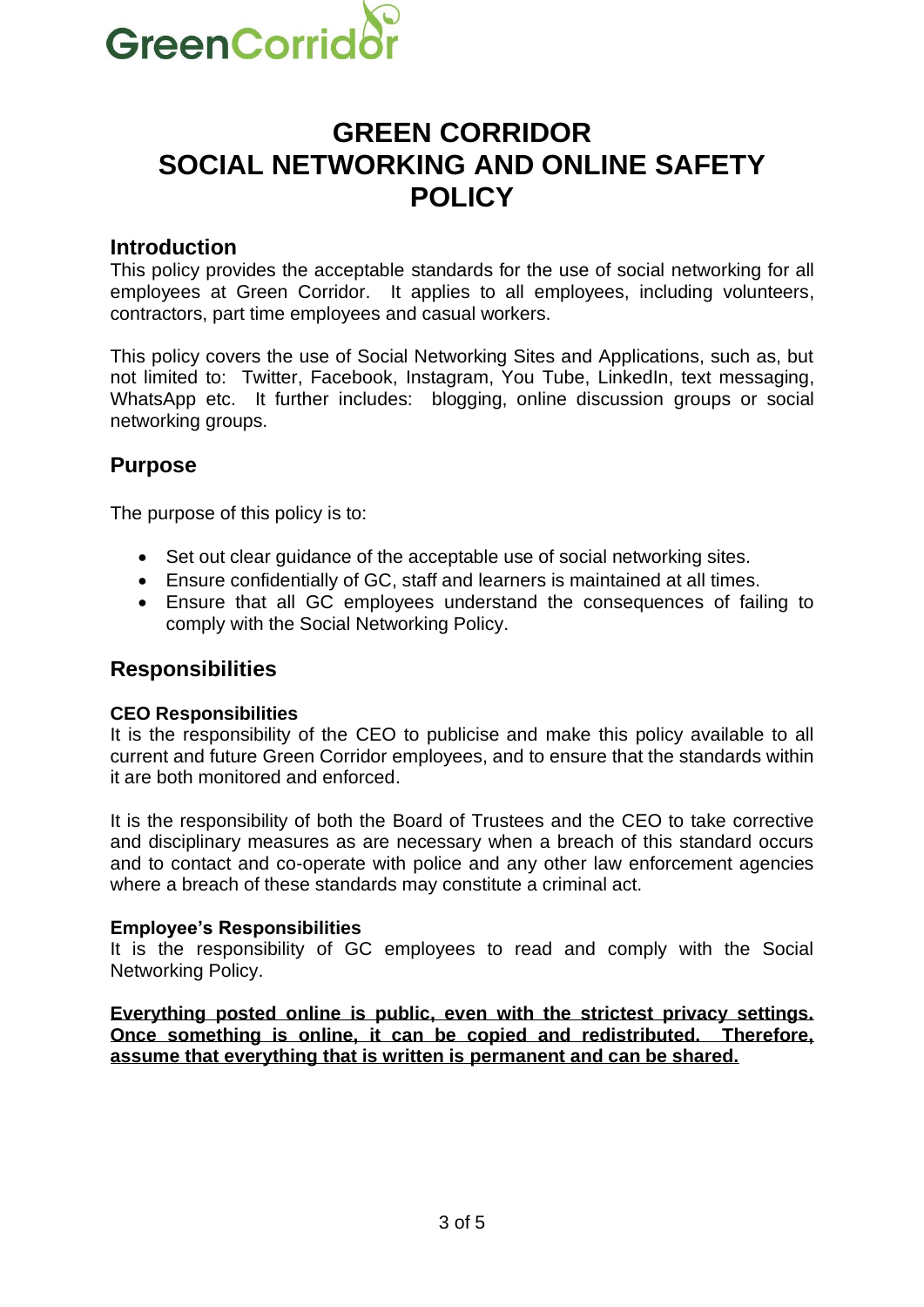

Green Corridor employees are reminded that they should at all times:

- Have the highest standards of personal conduct (inside and outside of GC).
- Ensure that their behaviour (inside and outside of GC) does not compromise their position within the learning and development centre.
- Ensure that their judgement and integrity should not be able to be brought into question.
- Ensure that their relationship with members of the community via social media, does not compromise their position within Green Corridor.

Any failure to abide by the Social Networking Policy may result in disciplinary action.

#### **Safeguarding our Young Adults**

Communication between children and adults, by whatever method, should take place within clear and explicit professional boundaries. Employees must abide by the agreed method of communication policies within Green Corridor. Adults should ensure that all communications are transparent and open to scrutiny.

Safeguarding children and adults is the responsibility of all GC employees. The key principles are:

• Green Corridor employees **must not** communicate, (including accepting 'friend' requests) with any current learners of the centre on social networking sites such as Facebook.

#### **Safeguarding our Young People**

- Learners will be taught what Internet use is acceptable and what is not and given clear objectives for Internet use.
- Learners will be educated in the effective use of the Internet in research, including the skills of knowledge location, retrieval and evaluation.
- Learners should be taught to be critically aware of the materials they read and shown how to validate information before accepting its accuracy.
- Learners will be taught how to protect themselves online, including setting up their own social media profiles and sharing their personal data.

#### **Published Content and the School Website**

- The contact details on the website should be the address of Green Corridor, email and telephone number. Staff or learner's personal information will not be published.
- The Marketing Officer will take overall editorial responsibility and ensure that content is accurate and appropriate.

#### **Publishing Pupil's Images and Work**

• Written permission from parents or carers will be obtained before photographs of learners are published on the website.

#### **Social Networking and Personal Publishing**

- Learners will not be allowed access to Green Corridor Wi-Fi on their personal devices.
- Learners will be advised never to give out personal details of any kind which may identify them or their location.